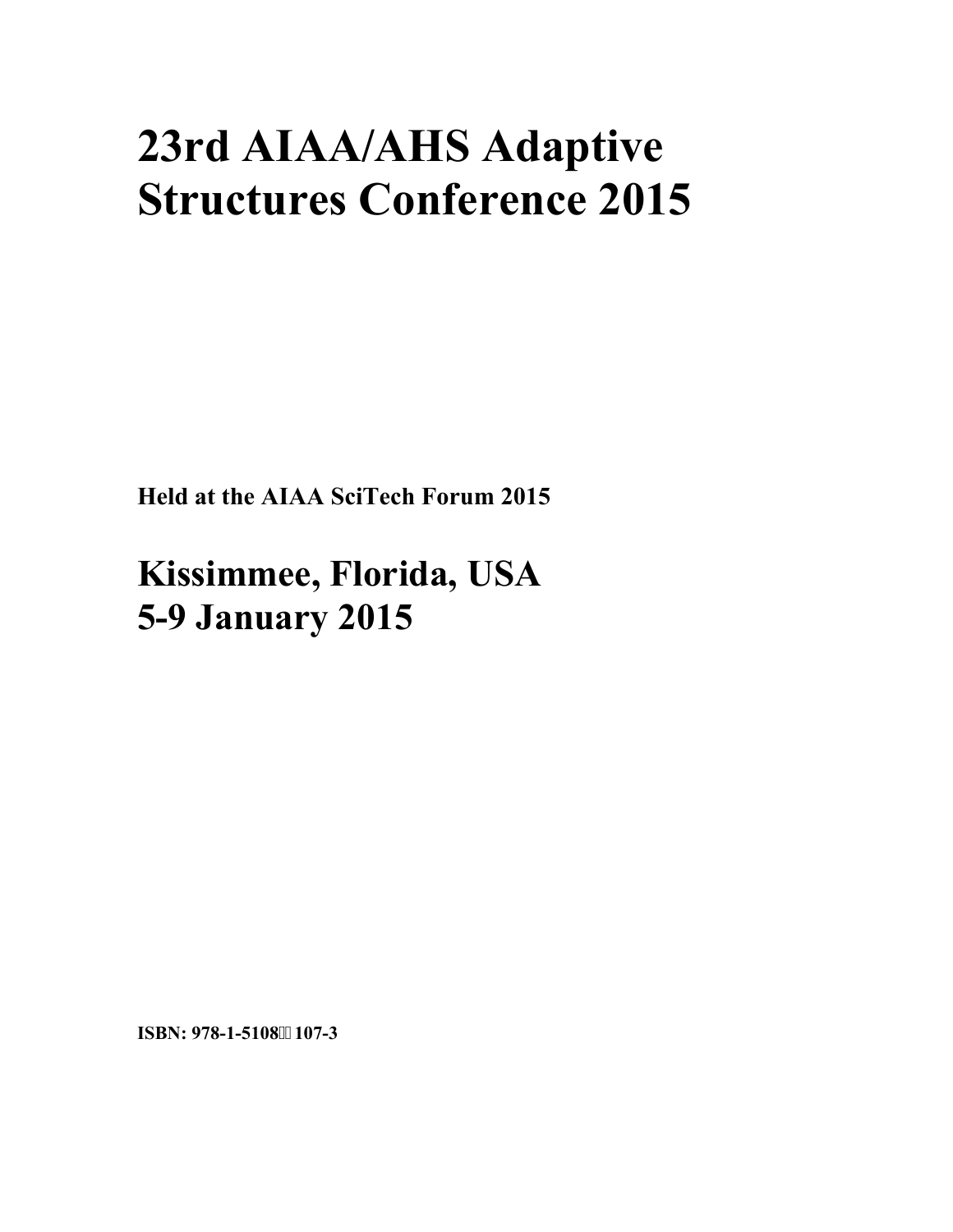**Printed from e-media with permission by:** 

Curran Associates, Inc. 57 Morehouse Lane Red Hook, NY 12571



**Some format issues inherent in the e-media version may also appear in this print version.** 

The contents of this work are copyrighted and additional reproduction in whole or in part are expressly prohibited without the prior written permission of the Publisher or copyright holder. The resale of the entire proceeding as received from CURRAN is permitted.

For reprint permission, please contact AIAA's Business Manager, Technical Papers. Contact by phone at 703-264-7500; fax at 703-264-7551 or by mail at 1801 Alexander Bell Drive, Reston, VA 20191, USA.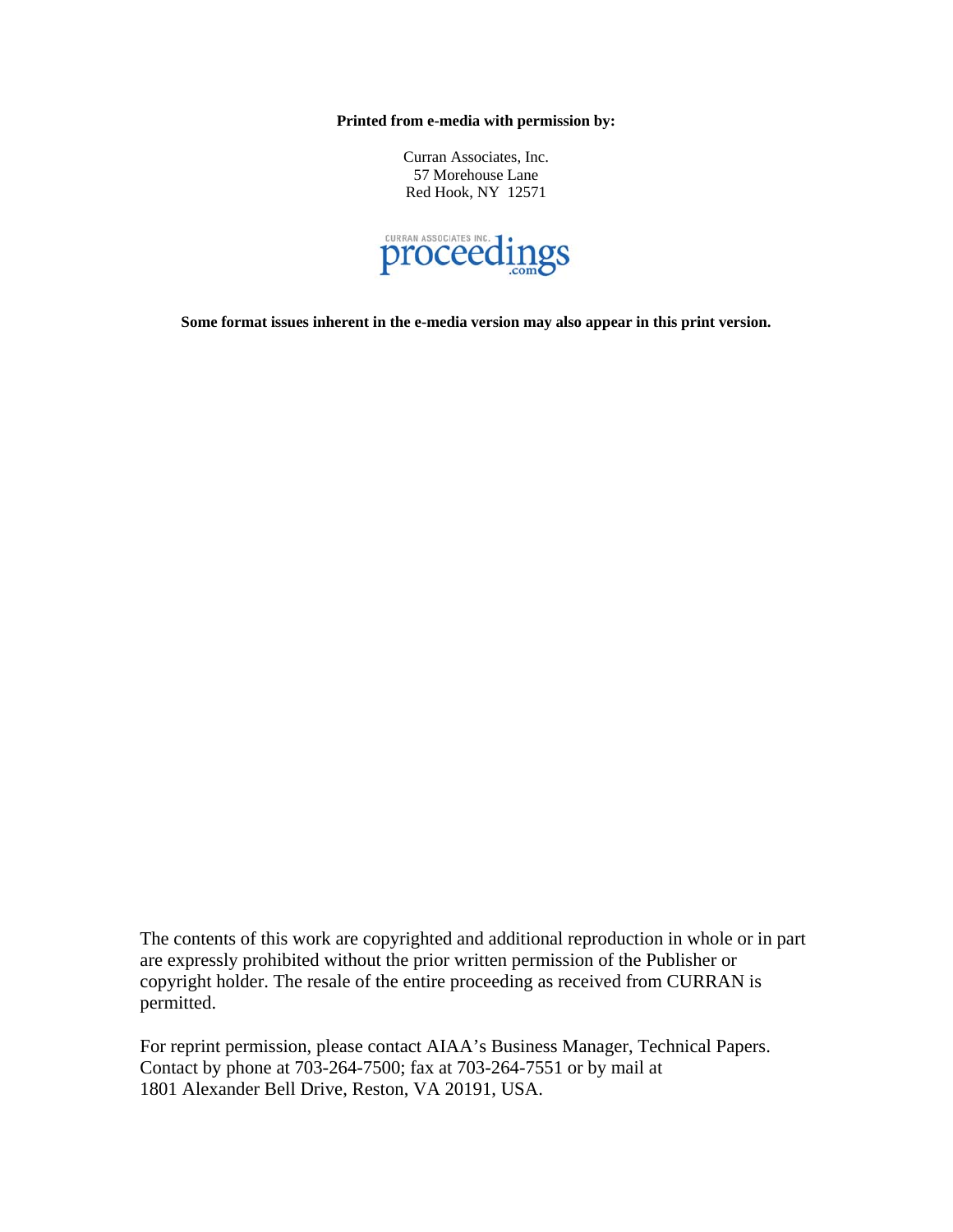## **TABLE OF CONTENTS**

#### **AERODYNAMICS OF ADAPTIVE STRUCTURES**

| Michael Garland, Matthew J. Santer, Jonathan F. Morrison                                                                                                                               |  |
|----------------------------------------------------------------------------------------------------------------------------------------------------------------------------------------|--|
| Electro-aeromechanical Modelling and Feedback Control of Actuated Membrane Wings (AIAA 2015-                                                                                           |  |
| Stefano Buoso, Rafael Palacios<br>A Framework for the Aeroelastic Analysis and Design of Generic Morphing Wings (AIAA 2015-0268) 30                                                    |  |
| Noud Werter, Roeland De Breuker<br>Numerical and Experimental Investigation of Aero-structural Characteristics and Performance of                                                      |  |
| Giulio Molinari, Andres F. Arrieta, Paolo Ermanni                                                                                                                                      |  |
| James W. Bird. Matthew J. Santer. Jonathan F. Morrison                                                                                                                                 |  |
| Travyn C. Mapes, Mark Agate, Joseph Decarlo, Mark Fellows, Jane Fleming, Russell Gillespie, Nicholas Harvey,<br>Benjamin Leon, Brittney Lipp, Taylor Ray, Sean Spillane, James Tennant |  |

#### **SHAPE MEMORY ALLOY APPLICATIONS**

| Development of a SMA-Based, Slat-Gap Filler for Airframe Noise Reduction (AIAA 2015-0730) 102    |  |
|--------------------------------------------------------------------------------------------------|--|
| Travis L. Turner, David L. Long                                                                  |  |
| Aero-structural Optimization of Shape Memory Alloy-based Wing Morphing via a Class/Shape         |  |
|                                                                                                  |  |
| Pedro B. Leal, Darren J. Hartl, Christopher L. Bertagne, Marcelo A. Savi                         |  |
| Design and Testing of a Shape Memory Alloy Buoyancy Engine for Unmanned Underwater Vehicles      |  |
|                                                                                                  |  |
| Alexander J. Angilella, Farhan Gandhi, Timothy Miller                                            |  |
| Development of a Twisting Wing Powered by a Shape Memory Alloy Actuator (AIAA 2015-0733)  139    |  |
| Christian A. Stein, Darren J. Hartl, Logan Hodge, James Mabe, Joshua Herrington, Robert Saunders |  |

#### **MORPHING APPLICATIONS**

| Extremely Anisotropic Multi-functional Skin for Morphing Applications (AIAA 2015-0787) 147       |  |
|--------------------------------------------------------------------------------------------------|--|
| Francesco Previtali, Tommaso Delpero, Andrea Bergamini, Andres F. Arrieta, Paolo Ermanni         |  |
| A Bi-Stable System for Rotor Span Extension in Rotary-Wing Micro Aerial Vehicles (AIAA 2015-     |  |
|                                                                                                  |  |
| Matthew Misiorowski, Michael Pontecorvo, Farhan Gandhi                                           |  |
|                                                                                                  |  |
| Ethan Corle, Sven Schmitz, Tianxiao Yang, Kenneth S. Brentner                                    |  |
| Design and Manufacturing of Morphing Fan Blades for Experimental Investigations in a Cascaded    |  |
|                                                                                                  |  |
| Hans P. Monner, Oliver Huxdorf, Johannes Riemenschneider, Ralf Keimer                            |  |
|                                                                                                  |  |
| Jurij Sodja, Marcias J. Martinez, John C. Simpson, Roeland De Breuker                            |  |
| Development and Testing of a Corrugated Skin for a Camber Morphing Aerofoil (AIAA 2015-0792) 210 |  |
| Rukshan Navaratne, Iman Dayyani, Benjamin Woods, M. I. Friswell                                  |  |
| Jong-Gu Lee, Junghyun Ryu, Hyeok Lee, Maenghyo Cho                                               |  |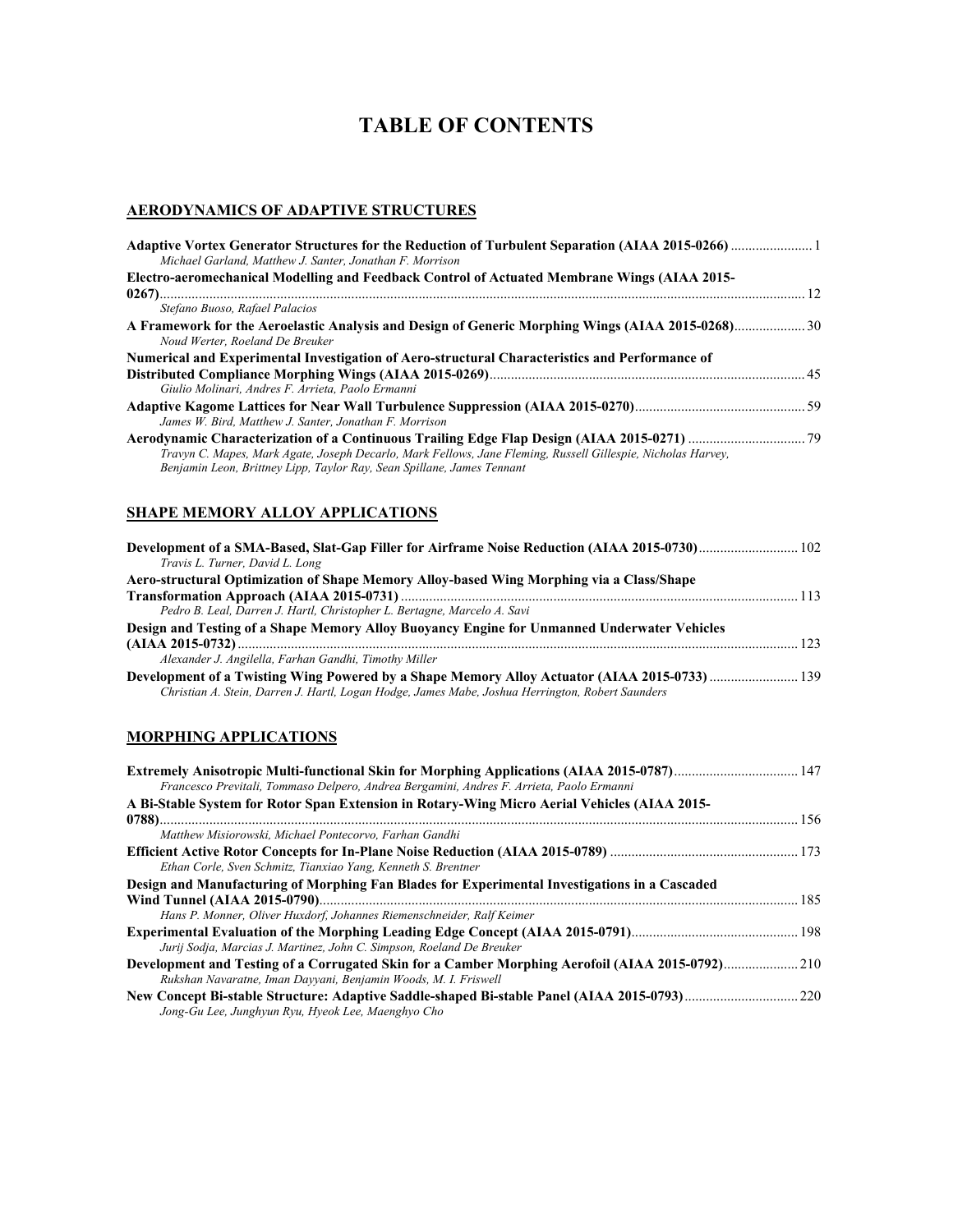#### **COMPLIANT STRUCTURES**

| Design and Testing of a Compliant Mechanism-based Demonstrator for a Droop-Nose Morphing                  |      |
|-----------------------------------------------------------------------------------------------------------|------|
|                                                                                                           | 227  |
| Srinivas Vasista, Johannes Riemenschneider, Hans P. Monner                                                |      |
|                                                                                                           | 2.42 |
| James J. Joo, Christopher R. Marks, Lauren Zientarski, Adam J. Culler                                     |      |
|                                                                                                           |      |
| Christopher R. Marks, Lauren Zientarski, Adam J. Culler, Benjamin Hagen, Brian M. Smyers, James J. Joo    |      |
| Implementation of a Contact Model in a Topology Optimization Method for the Design of Compliant           |      |
|                                                                                                           | 272  |
| Pierre F. Thurier, George A. Lesieutre, Mary Frecker, James Adair                                         |      |
|                                                                                                           |      |
| Christopher Wales, Ronald Cheung, Jonathan E. Cooper                                                      |      |
| Active Camber Morphing Wings Based on Compliant Structures: an Aeroelastic Assessment (AIAA               |      |
| $2015 - 1054$                                                                                             | 302  |
| Alessandro De Gaspari, Sergio Ricci, Lorenzo Travaglini, Luca Cavagna, Alexandre Antunes, Felipe Odaguil, |      |
| Grace Lima                                                                                                |      |

### **ADAPTIVE ACTUATION**

| Stiffness Control with Pneumatic Artificial Muscle Inclusions in a Cellular Honeycomb Unit (AIAA   |     |
|----------------------------------------------------------------------------------------------------|-----|
| Michael Pontecorvo, Farhan Gandhi, Felix Foerster                                                  |     |
| Semi-Active Control of Torsional Vibrations Using a New Hybrid Torsional Damper (AIAA 2015-        |     |
|                                                                                                    |     |
| Ehab Abouobaia, Rama Bhat, Ramin Sedaghati                                                         |     |
| New Methodology for the Controller of an Electrical Actuator for Morphing a Wing (AIAA 2015-       |     |
| Michel Joel Tchatchueng Kammegne, Shehryar Khan, Ruxandra Botez                                    |     |
| Felix Ewere, Gang Wang, Kader Frendi                                                               |     |
| <b>Optimal Resonance Frequency Detuning Switch Trigger Determination Using Measurable Response</b> |     |
|                                                                                                    | 372 |
| Garrett K. Lopp, Jeffrey L. Kauffman                                                               |     |
|                                                                                                    |     |
| Edward B. Doepke, Michael Philen, Daewon Kim                                                       |     |

#### **SPACE APPLICATIONS**

| A Morphing Radiator for High-Turndown Thermal Control of Crewed Space Exploration Vehicles                                   |  |
|------------------------------------------------------------------------------------------------------------------------------|--|
|                                                                                                                              |  |
| Thomas J. Cognata, Darren J. Hartl, Rubik Sheth, Craig Dinsmore                                                              |  |
| Analysis of Highly Coupled Thermal-Structural Responses in Morphing Radiative Bodies (AIAA                                   |  |
|                                                                                                                              |  |
| Christopher L. Bertagne, Darren J. Hartl, Thomas J. Cognata                                                                  |  |
|                                                                                                                              |  |
| Derek T. Doyle, Sue Lee, Joy Stein, Seth S. Kessler                                                                          |  |
| LOR Using Second Order Voctor Form for a Membrane with Bimorph Actuators (AIAA 2015-1512)  439<br>Ipar Ferhat, Cornel Sultan |  |

#### **SMART AND MULTIFUNCTIONAL MATERIALS APPLICATIONS**

| Roger Bounthisane, Elaine Gumapas, Onur Bilgen                                               |  |
|----------------------------------------------------------------------------------------------|--|
| Computational Micromechanics Analysis of Damage Induced Piezoresistivity in Carbon Nanotube- |  |
|                                                                                              |  |
| Adarsh K. Chaurasia, Xiang Ren, Gary D. Seidel                                               |  |
|                                                                                              |  |